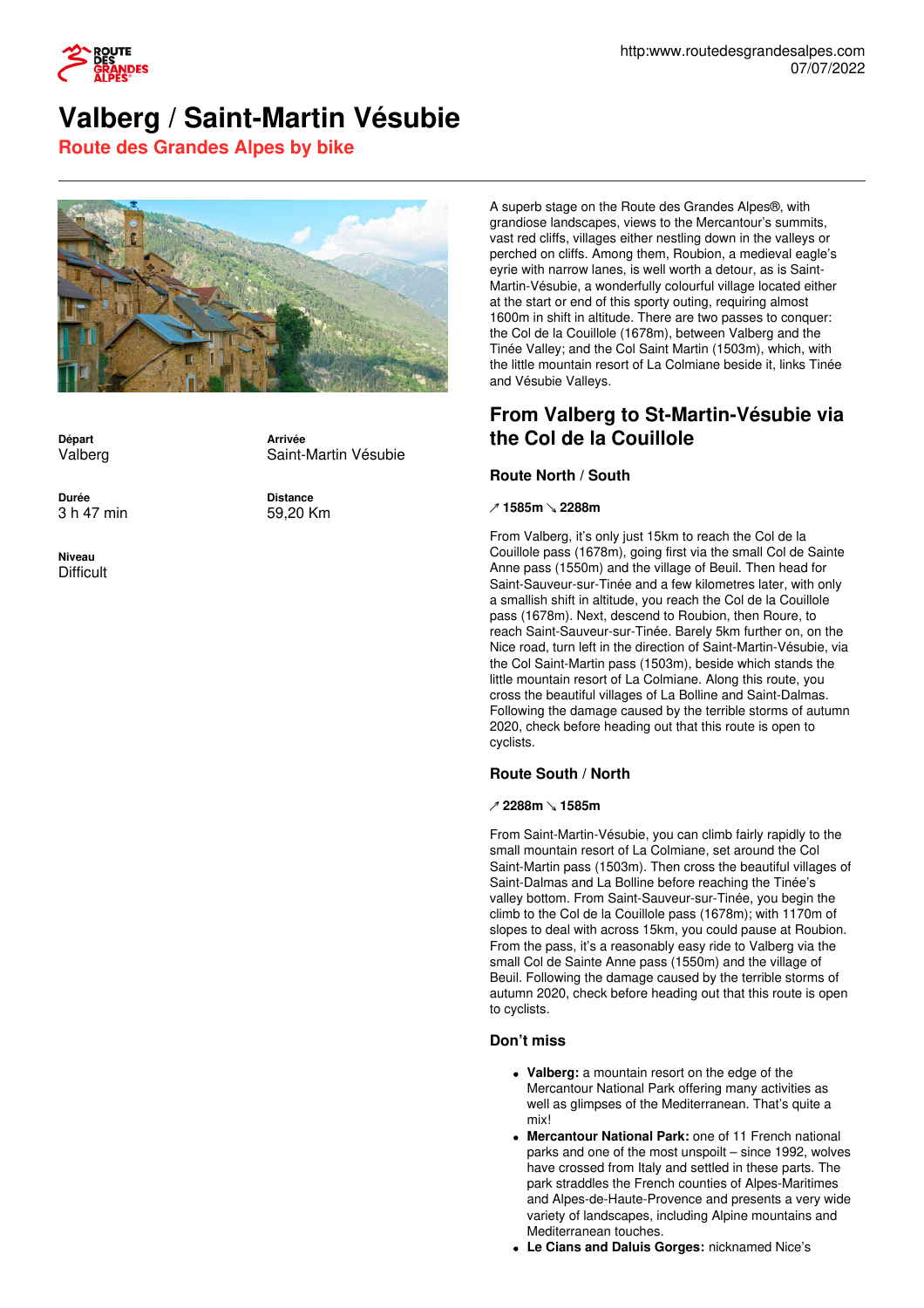Colorado because of their red rocks. These two impressive canyons hold the Cians and Haut-Var Rivers, whose sources spring up in the Mercantour.

- **The Tinée Valley:** between the Mercantour and the Mediterranean, the Tinée River has cut a path through steep cliffs topped by forests and mountain pastures. Some very picturesque villages have found a foothold in these wild natural surrounds.
- **The Vésubie Valley:** a natural gem, with a rich cultural heritage, set on the edge of Mercantour National Park and close to the Vallée des Merveilles, famed for its prehistoric rock engravings.
- **Vesubia Mountain Parc: a**n indoor temple for mountain activities at Saint-Martin-Vésubie! Here, you can swim, climb, jump, tackle a high walk, descend a canyon, test your balance and go wandering underground.